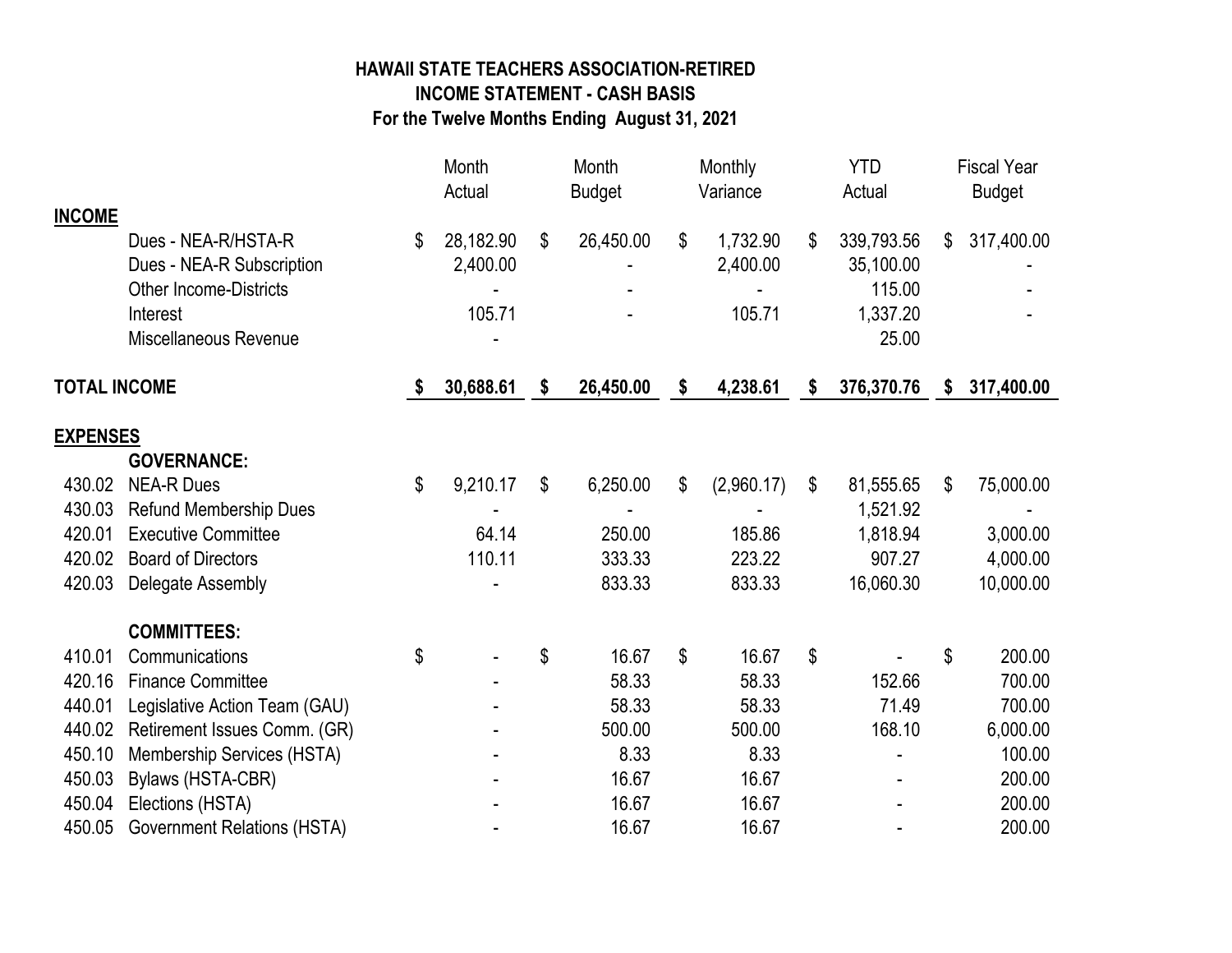|        |                                      | Month<br>Actual |           | Month<br><b>Budget</b> |          | Monthly<br>Variance |              | <b>YTD</b><br>Actual |           | <b>Fiscal Year</b><br><b>Budget</b> |           |
|--------|--------------------------------------|-----------------|-----------|------------------------|----------|---------------------|--------------|----------------------|-----------|-------------------------------------|-----------|
|        |                                      |                 |           |                        |          |                     |              |                      |           |                                     |           |
|        | <b>DISTRICTS:</b>                    |                 |           |                        |          |                     |              |                      |           |                                     |           |
| 420.06 | <b>District Allocations</b>          | \$              | 13,484.24 | \$                     | 2,333.33 | \$                  | (11, 150.91) | \$                   | 40,372.38 | \$                                  | 28,000.00 |
| 410.02 | <b>District Newsletters</b>          |                 |           |                        | 150.00   |                     | 150.00       |                      | 1,713.59  |                                     | 1,800.00  |
| 420.07 | <b>District Awards</b>               |                 |           |                        | 87.50    |                     | 87.50        |                      | 1,198.18  |                                     | 1,050.00  |
| 420.04 | <b>Community Clubs</b>               |                 |           |                        | 70.83    |                     | 70.83        |                      | 929.08    |                                     | 850.00    |
| 420.08 | District/Comm. Club Pres. Meetings   |                 |           |                        | 83.33    |                     | 83.33        |                      | 110.70    |                                     | 1,000.00  |
| 420.05 | District/Community Club Grants       |                 |           |                        | 125.00   |                     | 125.00       |                      |           |                                     | 1,500.00  |
| 420.09 | <b>Elections Committee</b>           |                 | 25.00     |                        | 458.33   |                     | 433.33       |                      | 9,729.58  |                                     | 5,500.00  |
| 430.01 | Membership Comm. (& Incentives)      |                 |           |                        | 333.33   |                     | 333.33       |                      | 100.00    |                                     | 4,000.00  |
| 410.03 | Publications                         |                 |           |                        | 700.00   |                     | 700.00       |                      | 9,092.61  |                                     | 8,400.00  |
| 450.02 | Affliate Dues & Act. (HARA, CON.)    |                 |           |                        | 541.67   |                     | 541.67       |                      |           |                                     | 6,500.00  |
| 450.06 | <b>HSTA Convention</b>               |                 |           |                        | 41.67    |                     | 41.67        |                      | 25.00     |                                     | 500.00    |
| 420.10 | <b>NEA-R Annual Meeting/NEA RA</b>   |                 | 361.11    |                        | 1,166.67 |                     | 805.56       |                      | 803.63    |                                     | 14,000.00 |
| 420.11 | NEA-R Leadership & Org. Conf         |                 |           |                        | 666.67   |                     | 666.67       |                      | 71.48     |                                     | 8,000.00  |
| 420.13 | <b>Pre-Retirement Planning Cadre</b> |                 |           |                        | 250.00   |                     | 250.00       |                      | 114.95    |                                     | 3,000.00  |
| 420.12 | <b>Other Activities</b>              |                 |           |                        | 41.67    |                     | 41.67        |                      |           |                                     | 500.00    |
| 420.14 | <b>President's Contingency</b>       |                 |           |                        | 41.67    |                     | 41.67        |                      |           |                                     | 500.00    |
|        | Administration                       |                 |           |                        |          |                     |              |                      |           |                                     |           |
| 400.01 | <b>Administrative Services</b>       | \$              | 5,235.60  | \$                     | 5,000.00 | \$                  | (235.60)     | \$                   | 62,638.72 | \$                                  | 60,000.00 |
| 400.02 | Air Travel                           |                 | 1,278.07  |                        | 2,416.67 |                     | 1,138.60     |                      | 1,278.07  |                                     | 29,000.00 |
| 400.03 | Auto                                 |                 |           |                        | 83.33    |                     | 83.33        |                      |           |                                     | 1,000.00  |
| 400.04 | Equipment                            |                 |           |                        | 41.67    |                     | 41.67        |                      | 250.78    |                                     | 500.00    |
| 400.05 | Lodging                              |                 |           |                        | 416.67   |                     | 416.67       |                      |           |                                     | 5,000.00  |
| 400.06 | Postage                              |                 |           |                        | 25.00    |                     | 25.00        |                      | 2,080.00  |                                     | 300.00    |
| 400.07 | Supplies                             |                 |           |                        | 83.33    |                     | 83.33        |                      | 362.94    |                                     | 1,000.00  |
| 420.15 | Training                             |                 | 273.34    |                        | 833.33   |                     | 559.99       |                      | 419.41    |                                     | 10,000.00 |
| 450.01 | <b>Accounting Service</b>            |                 |           |                        | 750.00   |                     | 750.00       |                      | 6,390.57  |                                     | 9,000.00  |
| 450.07 | <b>HSTA MOA</b>                      |                 |           |                        | 666.67   |                     | 666.67       |                      | 9,512.60  |                                     | 8,000.00  |